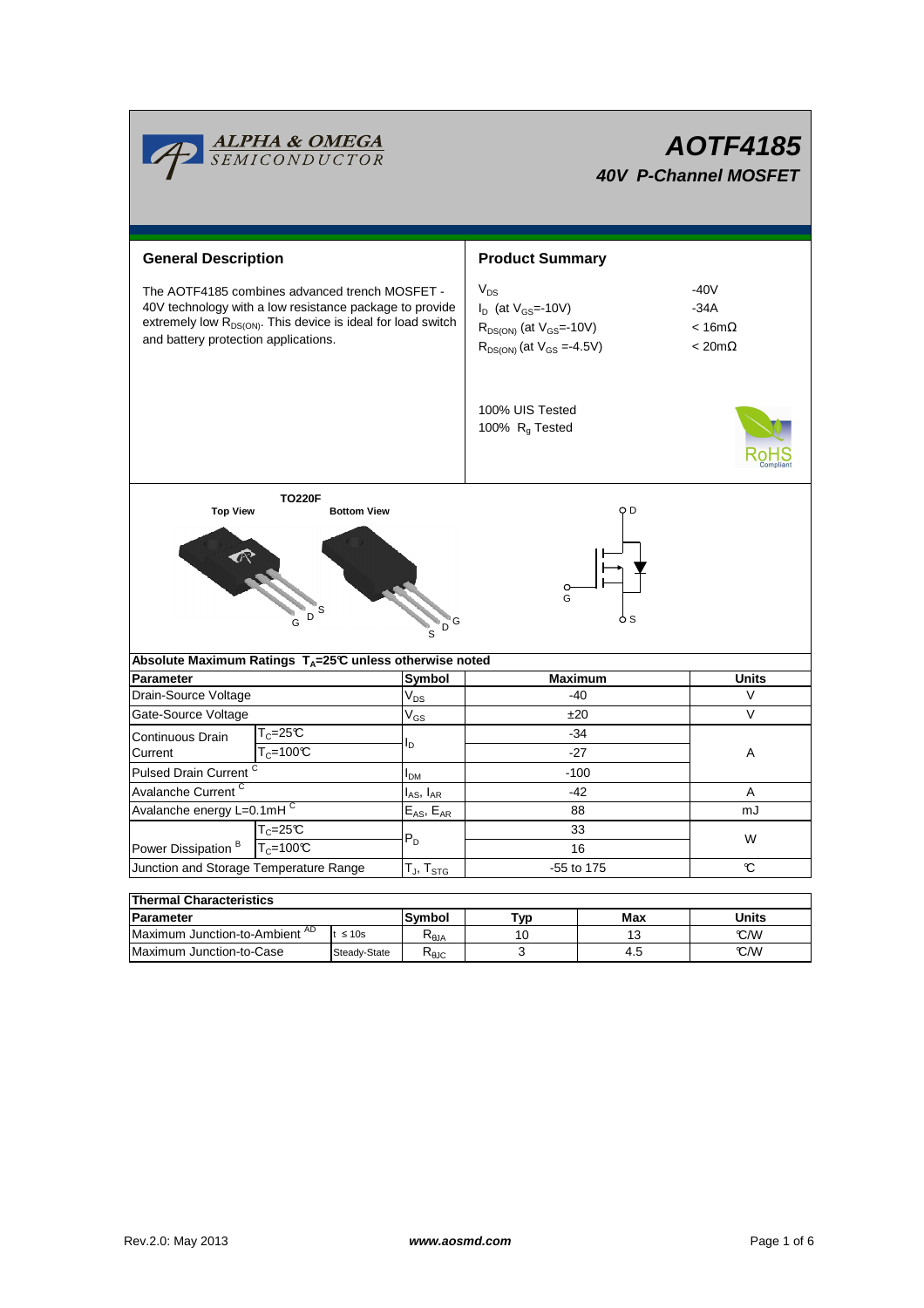

#### **Electrical Characteristics (TJ=25°C unless otherwise noted)**

| <b>Symbol</b>               | Parameter                                | <b>Conditions</b>                                                                                 |                              | Min    | Typ            | <b>Max</b> | <b>Units</b> |  |  |  |
|-----------------------------|------------------------------------------|---------------------------------------------------------------------------------------------------|------------------------------|--------|----------------|------------|--------------|--|--|--|
| <b>STATIC PARAMETERS</b>    |                                          |                                                                                                   |                              |        |                |            |              |  |  |  |
| <b>BV</b> <sub>DSS</sub>    | Drain-Source Breakdown Voltage           | $I_{D} = -250 \mu A$ , $V_{GS} = 0V$                                                              |                              | -40    |                |            | $\vee$       |  |  |  |
| $I_{DSS}$                   | Zero Gate Voltage Drain Current          | $V_{DS}$ =-40V, $V_{GS}$ =0V                                                                      |                              |        |                | -1         |              |  |  |  |
|                             |                                          |                                                                                                   | $T_{\text{J}} = 55^{\circ}C$ |        |                | $-5$       | μA           |  |  |  |
| $I_{\rm GSS}$               | Gate-Body leakage current                | $V_{DS} = 0V$ , $V_{GS} = \pm 20V$                                                                |                              |        |                | ±100       | nA           |  |  |  |
| $V_{GS(th)}$                | Gate Threshold Voltage                   | $V_{DS} = V_{GS}$ , $I_D = 250 \mu A$                                                             |                              | $-1.7$ | $-1.85$        | $-2.5$     | $\vee$       |  |  |  |
| $I_{D(ON)}$                 | On state drain current                   | $V_{GS}$ =-10V, $V_{DS}$ =-5V                                                                     |                              | $-120$ |                |            | A            |  |  |  |
| $R_{DS(ON)}$                | <b>Static Drain-Source On-Resistance</b> | V <sub>GS</sub> =-10V, I <sub>D</sub> =-20A                                                       |                              |        | 13             | 16         | $m\Omega$    |  |  |  |
|                             |                                          |                                                                                                   | $T_i = 125C$                 |        | 19             | 23         |              |  |  |  |
|                             |                                          | $V_{GS} = -4.5V$ , $I_D = -15A$                                                                   |                              |        | 16             | 20         | $m\Omega$    |  |  |  |
| $g_{FS}$                    | <b>Forward Transconductance</b>          | $V_{DS}$ =-5V, I <sub>D</sub> =-20A                                                               |                              |        | 50             |            | S            |  |  |  |
| $V_{SD}$                    | Diode Forward Voltage                    | $Is=-1A, VGS=0V$                                                                                  |                              |        | $-0.72$        | $-1$       | V            |  |  |  |
| Is                          | Maximum Body-Diode Continuous Current    |                                                                                                   |                              |        |                | $-20$      | A            |  |  |  |
|                             | <b>DYNAMIC PARAMETERS</b>                |                                                                                                   |                              |        |                |            |              |  |  |  |
| $C_{\text{iss}}$            | <b>Input Capacitance</b>                 | $V_{GS}$ =0V, $V_{DS}$ =-20V, f=1MHz                                                              |                              |        | 2550           |            | pF           |  |  |  |
| $C_{\rm oss}$               | <b>Output Capacitance</b>                |                                                                                                   |                              |        | 280            |            | pF           |  |  |  |
| $C_{\rm rss}$               | Reverse Transfer Capacitance             |                                                                                                   |                              |        | 190            |            | pF           |  |  |  |
| $R_{g}$                     | Gate resistance                          | $V_{GS}$ =0V, $V_{DS}$ =0V, f=1MHz                                                                |                              | 2.5    | 4              | 6          | Ω            |  |  |  |
|                             | <b>SWITCHING PARAMETERS</b>              |                                                                                                   |                              |        |                |            |              |  |  |  |
| $Q_{g(10V)}$                | <b>Total Gate Charge</b>                 | $V_{GS}$ =-10V, $V_{DS}$ =-20V, $I_{D}$ =-20A                                                     |                              |        | 42             | 55         | nC           |  |  |  |
| $Q_{g(4.5V)}$               | <b>Total Gate Charge</b>                 |                                                                                                   |                              |        | 18.6           |            | nC           |  |  |  |
| $Q_{gs}$                    | Gate Source Charge                       |                                                                                                   |                              |        | $\overline{7}$ |            | nC           |  |  |  |
| $\mathsf{Q}_{\mathsf{gd}}$  | Gate Drain Charge                        |                                                                                                   |                              |        | 8.6            |            | nC           |  |  |  |
| $t_{D(on)}$                 | Turn-On DelayTime                        | $V_{\text{GS}}$ =-10V, $V_{\text{DS}}$ =-20V, R <sub>i</sub> =1.0Ω,<br>$R_{\text{GEN}} = 3\Omega$ |                              |        | 9.4            |            | ns           |  |  |  |
| $t_{\sf r}$                 | Turn-On Rise Time                        |                                                                                                   |                              |        | 20             |            | ns           |  |  |  |
| $t_{D(off)}$                | Turn-Off DelayTime                       |                                                                                                   |                              |        | 55             |            | ns           |  |  |  |
| $\mathfrak{t}_{\mathsf{f}}$ | <b>Turn-Off Fall Time</b>                |                                                                                                   |                              |        | 30             |            | ns           |  |  |  |
| $\mathfrak{t}_{\text{rr}}$  | Body Diode Reverse Recovery Time         | $I_F$ =-20A, dl/dt=500A/ $\mu$ s                                                                  |                              |        | 25             | 33         | ns           |  |  |  |
| $Q_{rr}$                    | Body Diode Reverse Recovery Charge       | $I_F$ =-20A, dl/dt=500A/ $\mu$ s                                                                  |                              |        | 75             |            | nC           |  |  |  |

A. The value of  $R_{\theta JA}$  is measured with the device in a still air environment with  $T_A = 25^\circ$  C.

B. The power dissipation P<sub>D</sub> is based on T<sub>J(MAX)</sub>=175°C, using junction-to-case thermal resistance, and is more useful in setting the upper dissipation limit for cases where additional heatsinking is used.

C. Repetitive rating, pulse width limited by junction temperature  $T_{J(MAX)}$ =175°C.

D. The  $R_{\text{BJA}}$  is the sum of the thermal impedance from junction to case  $R_{\text{BLG}}$  and case to ambient.

E. The static characteristics in Figures 1 to 6 are obtained using <300µs pulses, duty cycle 0.5% max.

F. These curves are based on the junction-to-case thermal impedance which is measured with the device mounted to a large heatsink, assuming a maximum junction temperature of  $T_{J(MAX)}$ =175° C.

G. The maximum current rating is limited by bond-wires.

COMPONENTS IN LIFE SUPPORT DEVICES OR SYSTEMS ARE NOT AUTHORIZED. AOS DOES NOT ASSUME ANY LIABILITY ARISING OUT OF SUCH APPLICATIONS OR USES OF ITS PRODUCTS. AOS RESERVES THE RIGHT TO IMPROVE PRODUCT DESIGN, FUNCTIONS AND RELIABILITY WITHOUT NOTICE.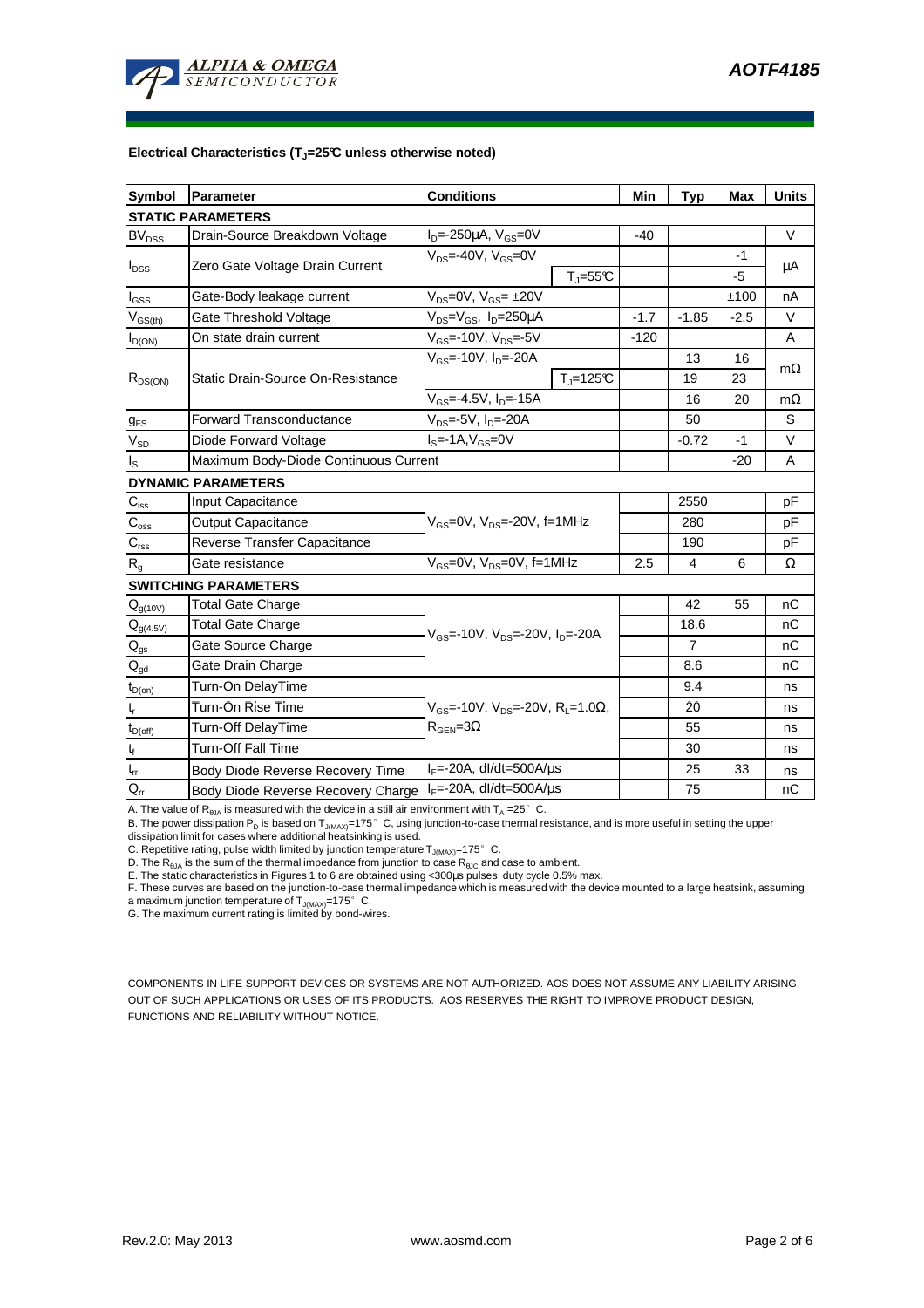

# **TYPICAL ELECTRICAL AND THERMAL CHARACTERISTICS**

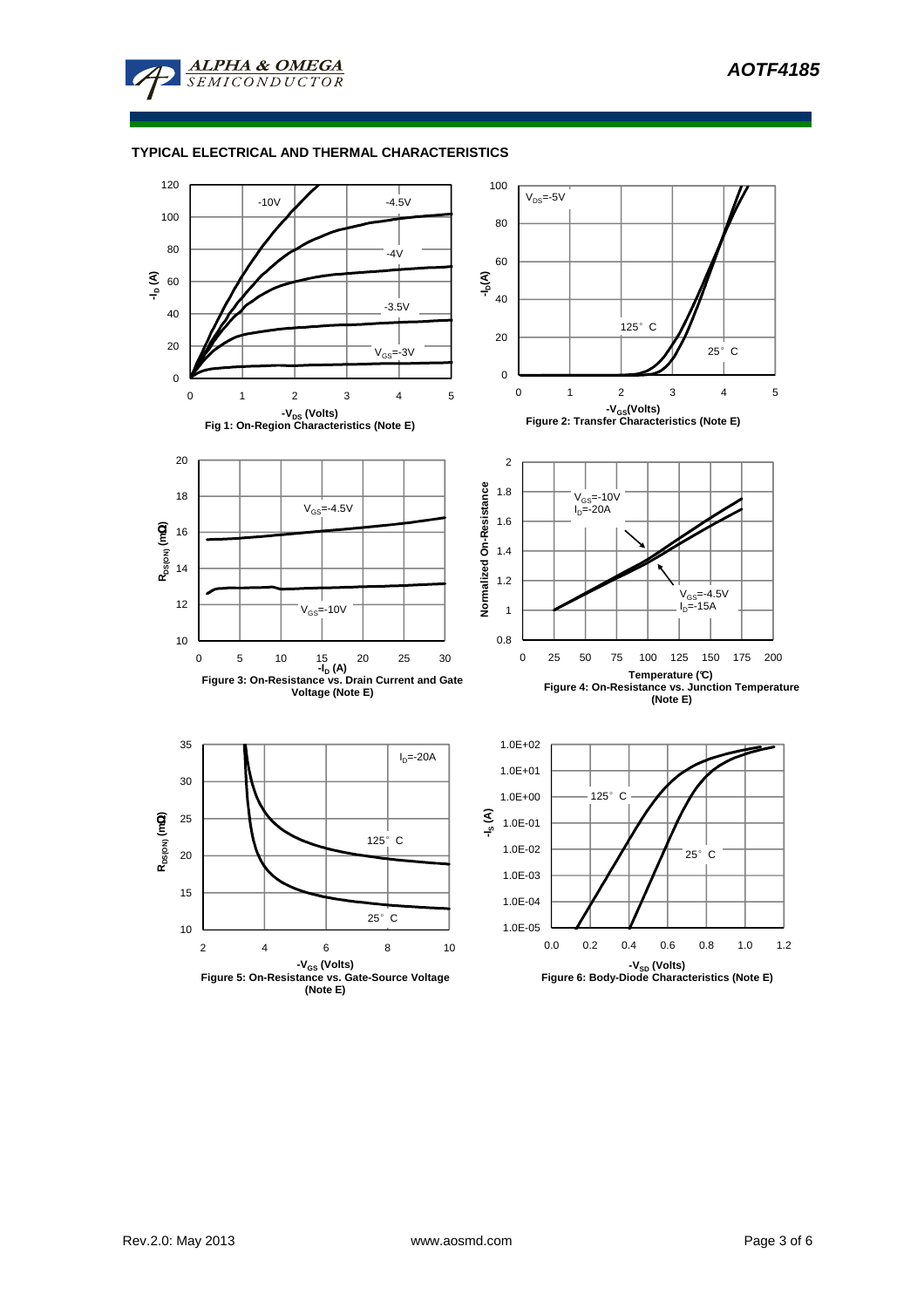

# **TYPICAL ELECTRICAL AND THERMAL CHARACTERISTICS**



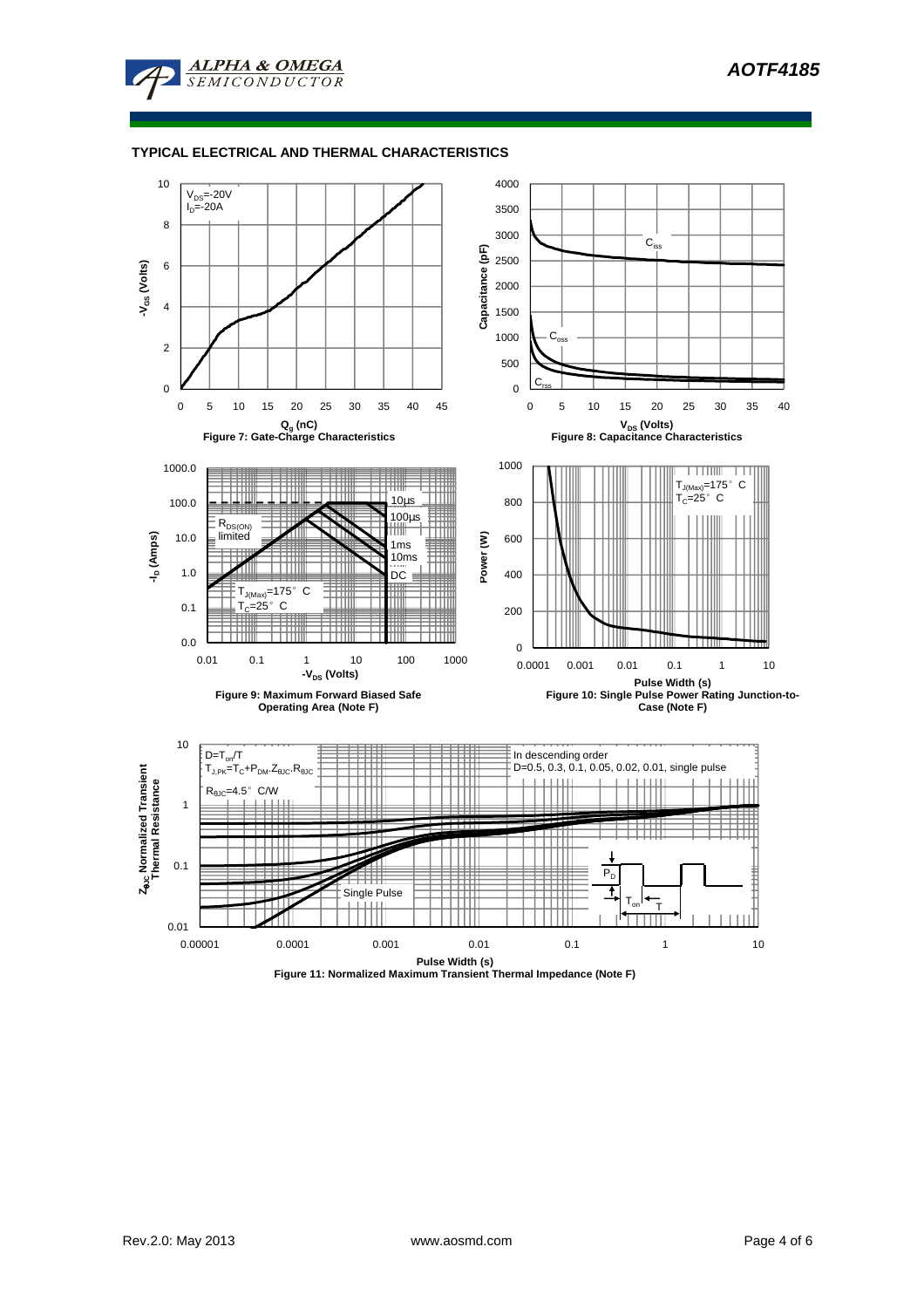

# **TYPICAL ELECTRICAL AND THERMAL CHARACTERISTICS**



0.00001 0.0001 0.001 **Time in avalanche, t<sup>A</sup> (s) Figure 14: Single Pulse Avalanche capability**



10